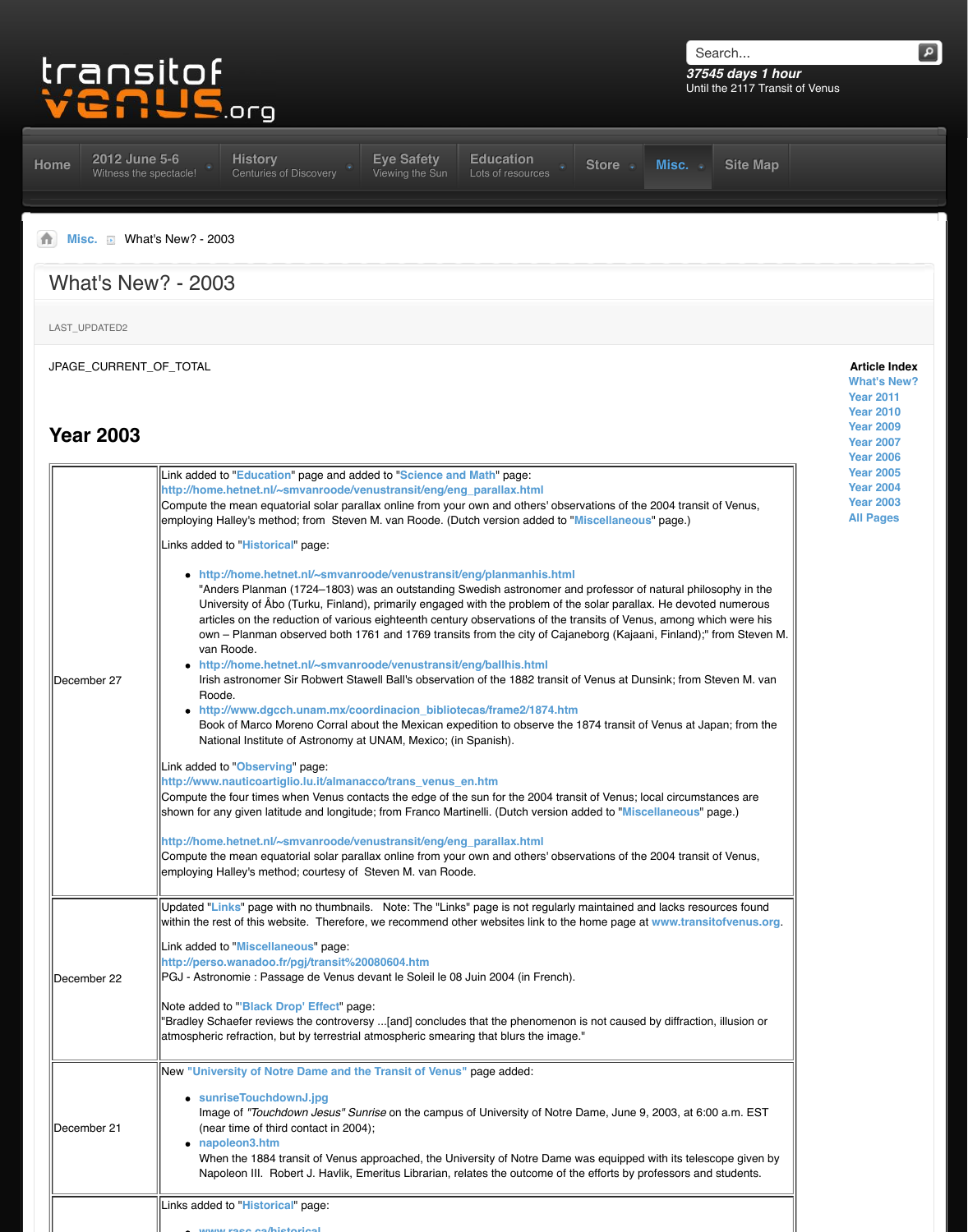|             | the observation and carry out the evaluation."                                                                                                                                                                                                                                                                                                                                                                                                                                                                                                                                                                                                                                                                                              |
|-------------|---------------------------------------------------------------------------------------------------------------------------------------------------------------------------------------------------------------------------------------------------------------------------------------------------------------------------------------------------------------------------------------------------------------------------------------------------------------------------------------------------------------------------------------------------------------------------------------------------------------------------------------------------------------------------------------------------------------------------------------------|
| December 10 | Link added to "Science and Math" page:<br>http://eclipse.astroinfo.org/transit/venus/project2004/pub/Blatter.etal.eng.2003<br>Venustransit 2004: Calculation of the Solar Parallax from Observations by Heinz Bla<br>the geometry and temporal patterns of transits, a rough estimate of the solar paralla<br>The possible and necessary corrections due to the rotation of the Earth, the eccentr<br>the inclination of the orbit of Venus are given as well."<br>Link added to "Spacecraft" page:<br>http://planetquest.jpl.nasa.gov/news/lbti_update.html<br>Large Binocular Telescope (LBT) "will enable astronomers to carry out a broad rang<br>observations, including some of the first direct observations of giant planets around |
|             | Link added to "Observing" page:<br>http://iss-transit.sourceforge.net/IssVenusTransit.html<br>Tom Fly addresses the challenges of predicting where the International Space Stati<br>and suggests the possibility of seeing ISS transit the sun concurrently with Venus.<br>Correction added to "Historical" page:<br>Additional information listed for link to the design of Janssen's "photographic revolve<br><b>Astrophysics Data System (ADS)</b>                                                                                                                                                                                                                                                                                       |
| December 8  | There are two articles, one after the other, as noted by Peter Abrahams:<br>De la Rue, Warren. On a Piece of Apparatus for carrying out M. Janssen's<br>Observations of the Transit of Venus. M.N.R.A.S. 34 (May 1874) 347-353.<br>Capello, J. On an Apparatus Designed for the Photographic Record of the<br>(May 1874) 354-356 (translation of letter to De la Rue).                                                                                                                                                                                                                                                                                                                                                                      |
|             | Link added to Education page:<br>http://www.transit-of-venus.org.uk/conference/index.html<br>International Astronomical Union announces IAU Colloquium 196, Transits of Venus<br>Galaxy, 7-11 June 2004, University of Central Lancashire, UK.                                                                                                                                                                                                                                                                                                                                                                                                                                                                                              |
|             | Link added to <b>Education</b> page:<br>http://www.astroleague.org/al/astroday/astroday.html<br>The Astronomical League celebrates the transit of Venus as its theme for Astronom<br>sites "host special events and activities to acquaint their population with local astror                                                                                                                                                                                                                                                                                                                                                                                                                                                               |
|             | Links added to "Science and Math" page:                                                                                                                                                                                                                                                                                                                                                                                                                                                                                                                                                                                                                                                                                                     |
|             | http://www.seds.org/pub/info/newsletters/ejasa/1993/jasa9302.txt<br>http://www.seds.org/pub/info/newsletters/ejasa/1993/jasa9303.txt<br>• http://www.seds.org/pub/info/newsletters/ejasa/1993/jasa9304.txt<br>Three-part series on the Soviet and American exploration of Venus, appeari<br>Astronomical Society of the Atlantic; by Larry Klaes.                                                                                                                                                                                                                                                                                                                                                                                           |
|             | Links updated on the "Historical" page, with thanks to Peter Abrahams for noting th                                                                                                                                                                                                                                                                                                                                                                                                                                                                                                                                                                                                                                                         |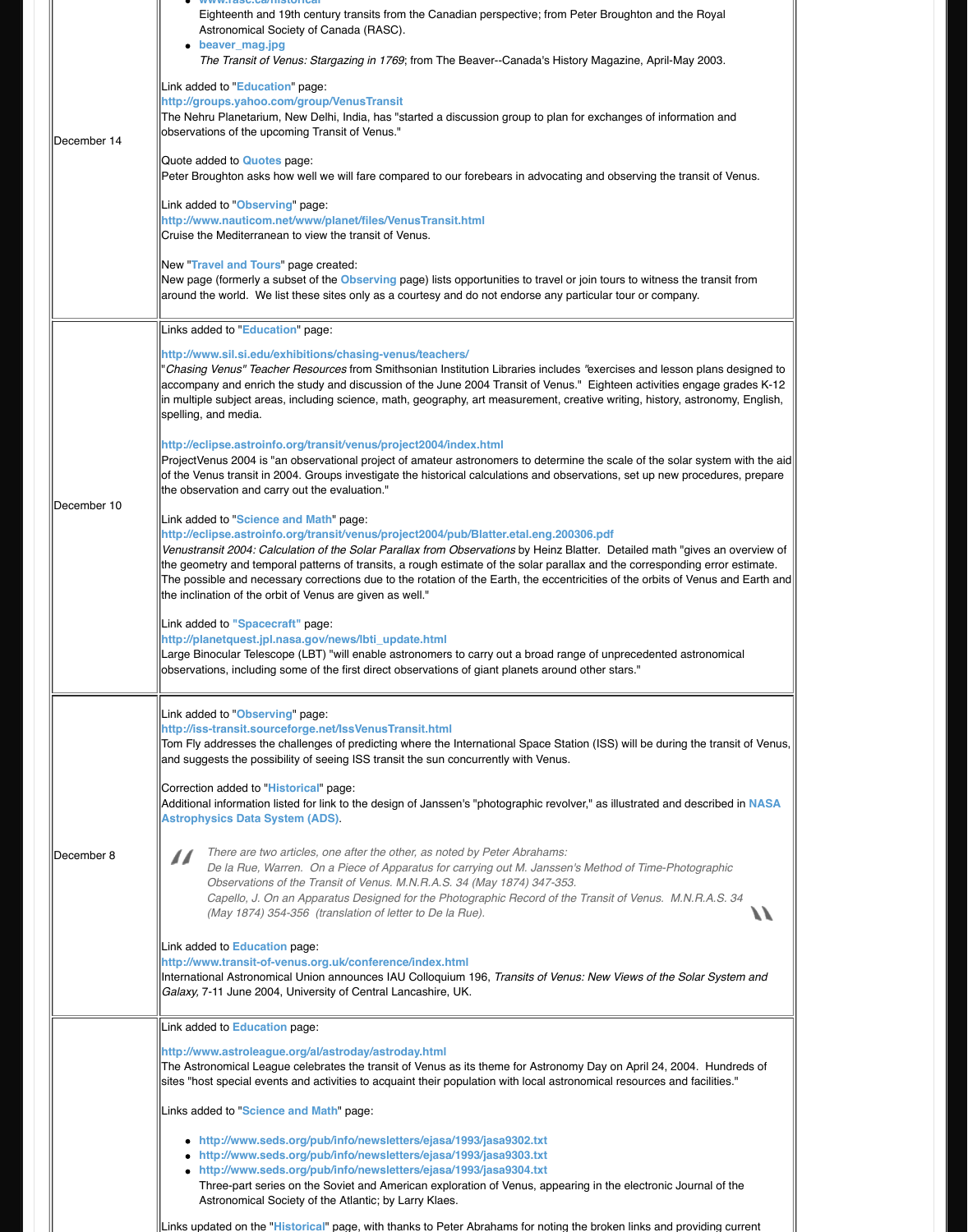| November 26 | Venus celebrations will include exhibits of artifacts and new commemorative<br>viewing of the transit; and a webcast. It's a party. Details of events will be p<br>• Collection shows some of the artifacts and artwork (for now, with little expla<br>transit of Venus celebrations in South Bend, IN, and neighboring communitie<br>Gallery shows a few pictures of preparations for the 2004 transit of Venus.<br>• Issues recognizes that although the transit of Venus expeditions are celebra<br>own impact on different cultures. Consider these social issues related to the<br>Link added to "Observing" page:                                                                                                                                                                                                                                                                                                                                                                                                                                                                                                                                                                                                                                                                                                                                                                                                                                         |
|-------------|-----------------------------------------------------------------------------------------------------------------------------------------------------------------------------------------------------------------------------------------------------------------------------------------------------------------------------------------------------------------------------------------------------------------------------------------------------------------------------------------------------------------------------------------------------------------------------------------------------------------------------------------------------------------------------------------------------------------------------------------------------------------------------------------------------------------------------------------------------------------------------------------------------------------------------------------------------------------------------------------------------------------------------------------------------------------------------------------------------------------------------------------------------------------------------------------------------------------------------------------------------------------------------------------------------------------------------------------------------------------------------------------------------------------------------------------------------------------|
|             | http://www.betchartexpeditions.com/europe_lake_baikal_tov.htm<br>Travel to Siberia and Lake Baikal to view the transit of Venus. The same company<br>The Planetary Society to Scotland & the Faroes.                                                                                                                                                                                                                                                                                                                                                                                                                                                                                                                                                                                                                                                                                                                                                                                                                                                                                                                                                                                                                                                                                                                                                                                                                                                            |
| November 23 | Link added to Education page:<br>www.venusovergang.be and www.venusovergang2004.be<br>Transit of Venus websites for the Dutch speaking communities of Belgium (Flanders                                                                                                                                                                                                                                                                                                                                                                                                                                                                                                                                                                                                                                                                                                                                                                                                                                                                                                                                                                                                                                                                                                                                                                                                                                                                                         |
| November 14 | Link added to <b>Science and Math</b> page:<br>· blackdrop.htm<br>The "Black Drop" Effect addresses in detail the phenomenon at internal co<br>for years.<br>Link added to Education page:<br>• http://skolor.nacka.se/samskolan/eaae/summerschools/TOV0.html<br>"How to measure the Earth-Sun distance by studying the transit of Venus;" f<br>Astronomy Education (EAAE).<br>• http://www.rsnz.govt.nz/news/venus/<br>"The Royal Society of New Zealandwill send a party of nine students and<br>of Venus. To win places on the expedition to Britain, teams will be asked to<br>which may be viewed on the web."<br>• http://www.nmm.ac.uk/site/request/setTemplate:singlecontent/<br>contentTypeA/conMuseumEvent/contentId/657/navId/00500200b<br>National Maritime Museum seminar entitled "Venus Observed: the Transit of<br>historical and scientific significance of the transit of Venus and ask how it ha<br>science.<br>• http://analyzer.depaul.edu/NASABroker/GLPA/PLATO%20Grants%2020<br>A PLATO grant is available to members of the Great Lakes Planetarium Ass<br>members apply to advocate transit of Venus educational opportunities.<br>Link added to "Spacecraft and Extra-Solar Planets" page:<br>• http://www.space.com/searchforlife/seti_transits_030904.html<br>"Solar Transits: Tools of Discovery" article by Edna DeVore describes how tr<br>events and as cutting-edge research tools.<br>Link added to "Black Drop" Effect page: |

**http://arxiv.o[rg/pdf/astro-ph/031](http://old.transitofvenus.org/scimath.htm)0379**.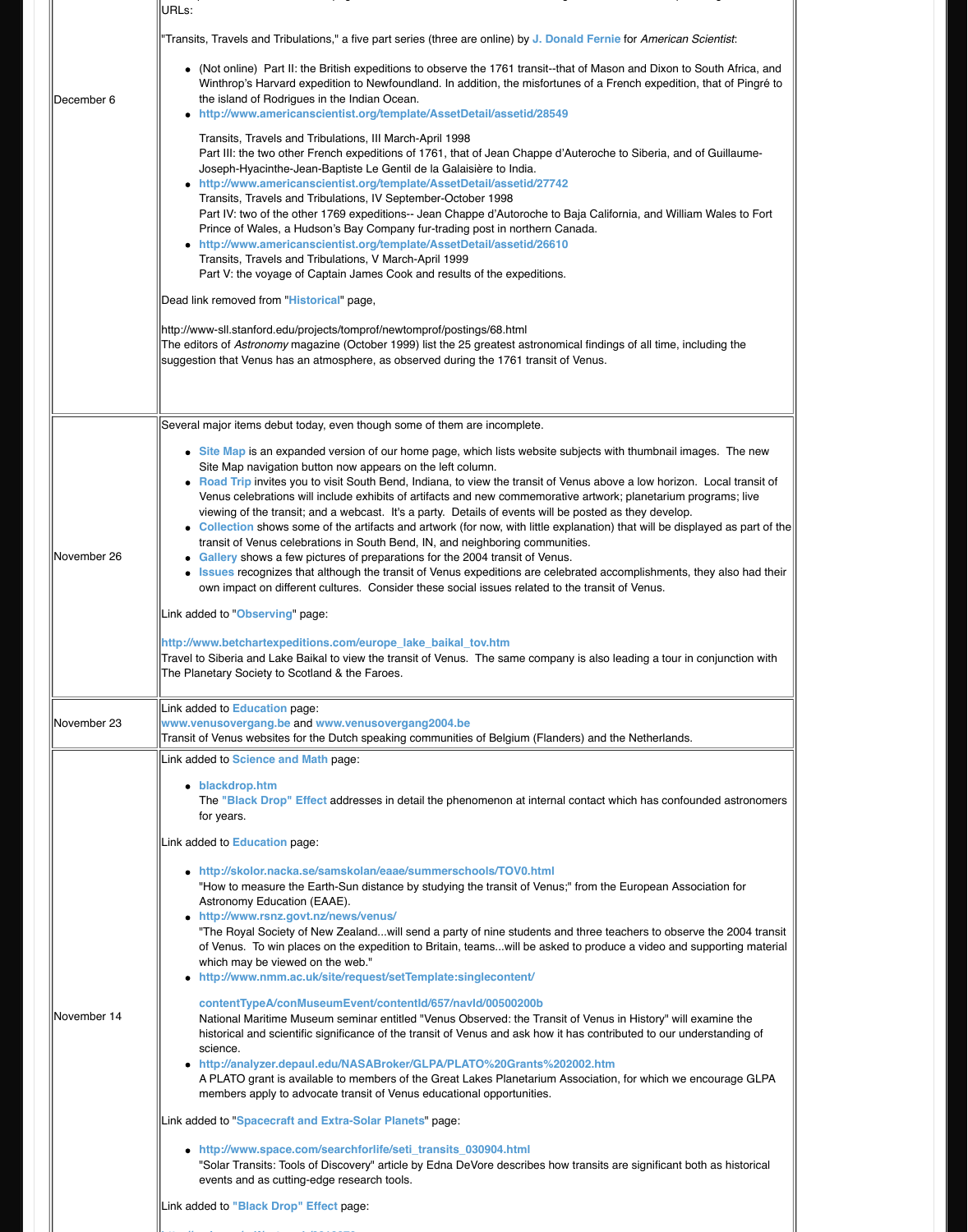| November 4 | Links added to Education page:<br>• An extensive collection of lesson plans and featured activities from the Sun-<br>• http://planetquest.jpl.nasa.gov/<br>Live Broadcast / Webcast: Venus and the Search for Habitable Planets; Frid<br>interactive discussion will focus on what the Venus Transit can teach us abo<br>system<br>• http://www.exploratorium.edu/webcasts/<br>"Live Webcast: The Transit of Venus! Tuesday, June 8, 2004. Travel high in<br>the Sierra Nevada Observatory for a clear and unobstructed view of this am<br>• http://sunearth.gsfc.nasa.gov/sunearthday/2004/vt_edu2004_ten.htm<br>Ten Things You Thought You Knew About Sun-Earth Science. A list of come<br>infamous misconceptions about solar-terrestrial physics.<br>Links added to Transit of Venus Music page:<br>• http://www.astrocappella.com/activities/<br>Lesson plan to accompany the song Dance of the Planets by AstroCappella<br>dimming caused by a transit; determine a planet's radius and orbital distanc<br>the extrasolar planetary system with our solar system; (PDF file).<br>• http://solar-center.stanford.edu/singing/singing.html<br>Recordings of acoustical pressure waves (much like a bell) in the sun by SC<br>how the structure of the sun's interior shapes its surface.<br>• http://www.noao.edu/education/ighelio/solar_music.html<br>esson plan on Solar Music- Helioseismology encourages students to listen<br>inside of the Sun. |
|------------|------------------------------------------------------------------------------------------------------------------------------------------------------------------------------------------------------------------------------------------------------------------------------------------------------------------------------------------------------------------------------------------------------------------------------------------------------------------------------------------------------------------------------------------------------------------------------------------------------------------------------------------------------------------------------------------------------------------------------------------------------------------------------------------------------------------------------------------------------------------------------------------------------------------------------------------------------------------------------------------------------------------------------------------------------------------------------------------------------------------------------------------------------------------------------------------------------------------------------------------------------------------------------------------------------------------------------------------------------------------------------------------------------------------------------------------------------------|
| November 3 | Link added to Education page:<br>• ottewell.jpg<br>Cover art for the 2004 Astronomical Calendar depicts James Cook obser<br>Guy Ottewell features the transit of Venus on pages 46-48 in his annual pul                                                                                                                                                                                                                                                                                                                                                                                                                                                                                                                                                                                                                                                                                                                                                                                                                                                                                                                                                                                                                                                                                                                                                                                                                                                    |
| November 1 | New Transit of Venus Music page featuring John Philip Sousa is created to recogr<br>Includes October 31, 2003, article in the Washington Post about Sousa's re-orchest<br>Link added to Observing page:<br>http://www.astronomyvacations.com/Venus.html<br>Travel to the Entabeni Game Preserve north of Johannesburg, South Africa, to view<br>Link added to "Historical" page:<br>http://www.melbourneobservatory.com<br>Transit of Venus site emphasizing the 18th and 19th century transits, including Jose<br>Melbourne, and Jules Janssen's photographic revolver.                                                                                                                                                                                                                                                                                                                                                                                                                                                                                                                                                                                                                                                                                                                                                                                                                                                                                   |
|            | The transit of Venus is a recurring topic at the 2003 Annual Conference of the Gre                                                                                                                                                                                                                                                                                                                                                                                                                                                                                                                                                                                                                                                                                                                                                                                                                                                                                                                                                                                                                                                                                                                                                                                                                                                                                                                                                                         |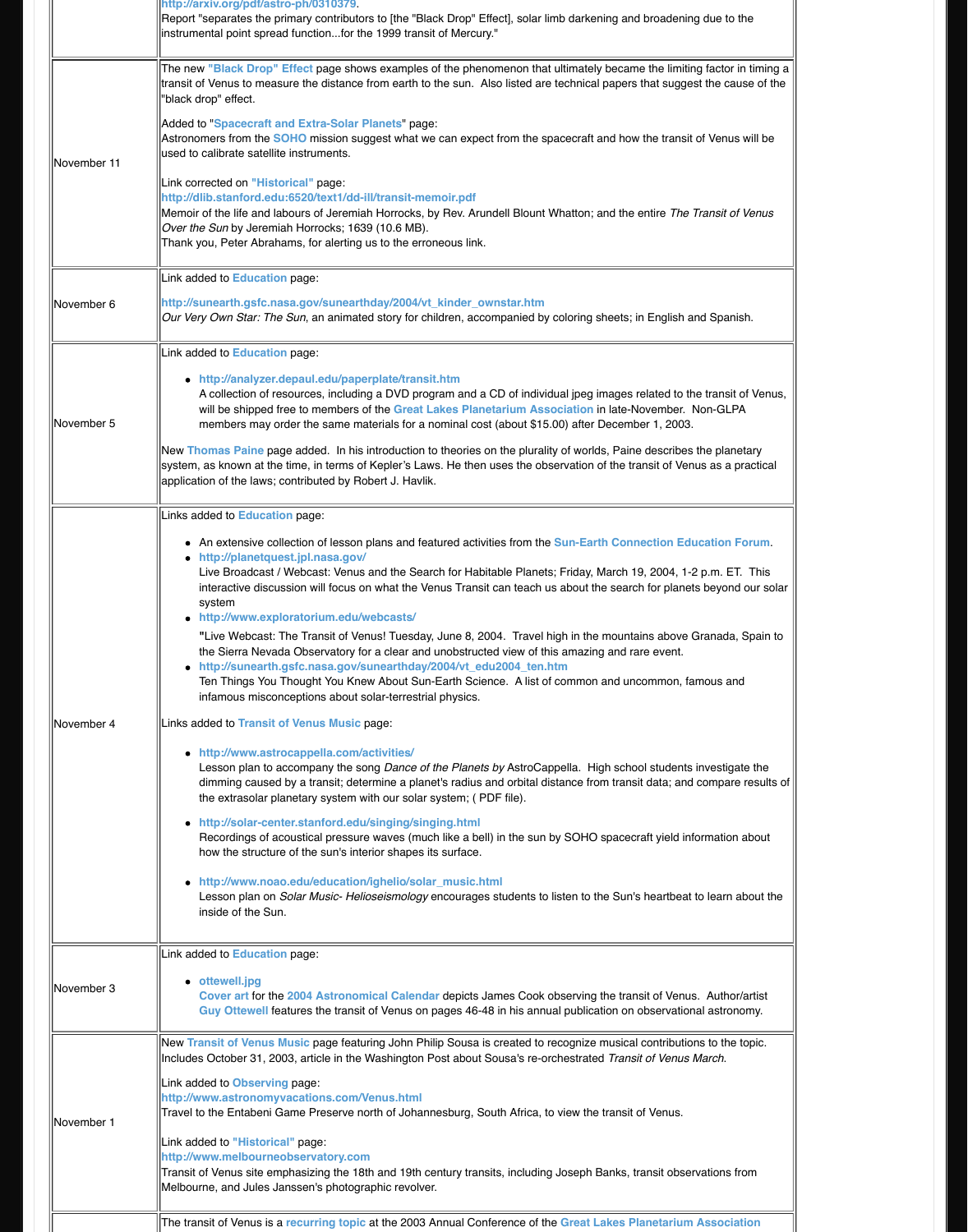|                   | Link added to Observing page:                                                                                                                                                                                                                                                                                                                                                                                                                                                                                                                                                                                                                                                                                                                                                                                                                                                                                          |
|-------------------|------------------------------------------------------------------------------------------------------------------------------------------------------------------------------------------------------------------------------------------------------------------------------------------------------------------------------------------------------------------------------------------------------------------------------------------------------------------------------------------------------------------------------------------------------------------------------------------------------------------------------------------------------------------------------------------------------------------------------------------------------------------------------------------------------------------------------------------------------------------------------------------------------------------------|
| October 15        | • http://svs-f.gsfc.nasa.gov/~wfeimer/SEC/Gen_SEC/IP/Venustrans.tif (9<br>Graphic clearly shows the duration of the transit's visibility across the United<br>Flight Center Scientific Visualization Studio.                                                                                                                                                                                                                                                                                                                                                                                                                                                                                                                                                                                                                                                                                                           |
|                   | Link added to Observing page:<br>http://www.explorers.co.uk/astro/2004_Transit_of_Venus.htm                                                                                                                                                                                                                                                                                                                                                                                                                                                                                                                                                                                                                                                                                                                                                                                                                            |
| <b>October 14</b> | Travel to the Sinai Peninsula in Egypt to view the transit of Venus.                                                                                                                                                                                                                                                                                                                                                                                                                                                                                                                                                                                                                                                                                                                                                                                                                                                   |
|                   | Travel opportunities are now listed together on the bottom of the Observing page.                                                                                                                                                                                                                                                                                                                                                                                                                                                                                                                                                                                                                                                                                                                                                                                                                                      |
|                   | Links added to "Spacecraft and Extra-Solar Planets" page:                                                                                                                                                                                                                                                                                                                                                                                                                                                                                                                                                                                                                                                                                                                                                                                                                                                              |
|                   | • http://soho.nascom.nasa.gov/pickoftheweek/old/SunAsArt/<br>The Sun as Art captures the majesty, the mystery, and the power of the sun.<br>http://soho.nascom.nasa.gov/explore/Sun_Obs.html<br>How Do We Observe the Sun? shows how data helps account for the things                                                                                                                                                                                                                                                                                                                                                                                                                                                                                                                                                                                                                                                 |
|                   | Links added to "Historical" page:                                                                                                                                                                                                                                                                                                                                                                                                                                                                                                                                                                                                                                                                                                                                                                                                                                                                                      |
| September 24      | • Rare, unpublished report details the results of each party in the American<br>1882; from the rare book collection of the U.S. Naval Observatory.<br>• http://www.transit-of-venus.org.uk/conference/history.html<br>Extensive history of Jeremiah Horrocks and his observation of the 1639 tran<br>information, local knowledge, images, and references.<br>The design of Janssen's "photographic revolver" is illustrated and descri<br>System (ADS).<br>• http://www.arm.ac.uk/history/richobs.html<br>Image of Richmond Observatory, "built by George III, specifically to observe<br>Armagh Observatory.<br>• http://adsbit.harvard.edu/cgi-bin/nph-iarticle_query?bibcode=1882MNF<br>On the Probable Assyrian Transit of Venus by Rev. S.J. Johnson (1882) sug<br>ancient recorded transit, as mentioned in a previous journal.<br>Glass Negative of the Transit of Venus, 1874; from the collection of the Nat |
|                   | Links added to Education page:                                                                                                                                                                                                                                                                                                                                                                                                                                                                                                                                                                                                                                                                                                                                                                                                                                                                                         |
|                   | • http://www.transit-of-venus.org.uk/conference/index.html<br>IAU Colloquium 196 entitled Transits of Venus: New Views of the Solar Syst<br>Lancashire, UK, 7-11 June 2004.<br>• Science Group of India suggests it will broadcast on the Internet live image                                                                                                                                                                                                                                                                                                                                                                                                                                                                                                                                                                                                                                                          |
|                   | Link added to to "Science and Math" page:                                                                                                                                                                                                                                                                                                                                                                                                                                                                                                                                                                                                                                                                                                                                                                                                                                                                              |
|                   | http://www.solarphysics.kva.se/<br>Institute for Solar Physics captures the 2003 May 7 transit of Mercury.                                                                                                                                                                                                                                                                                                                                                                                                                                                                                                                                                                                                                                                                                                                                                                                                             |
|                   | Link added to our US Naval Observatory page:                                                                                                                                                                                                                                                                                                                                                                                                                                                                                                                                                                                                                                                                                                                                                                                                                                                                           |
|                   |                                                                                                                                                                                                                                                                                                                                                                                                                                                                                                                                                                                                                                                                                                                                                                                                                                                                                                                        |

**[Artifacts used in measuring transits](http://soho.nascom.nasa.gov/explore/Sun_Obs.html)**; from USNO exhibits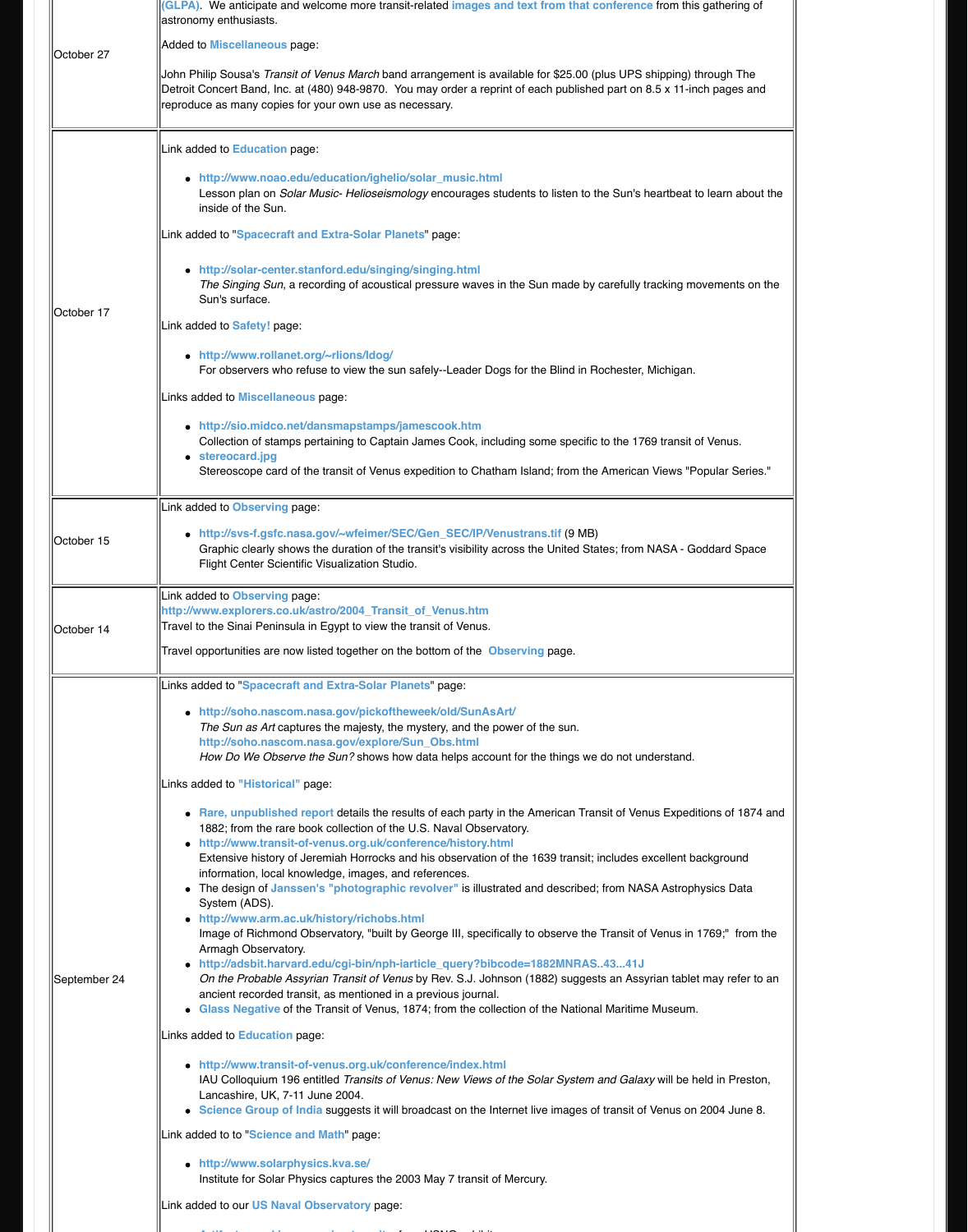|           | ● http://suneartn.gsrc.nasa.gov/suneartnday/2004/Index vtnome.ntm<br>The new website from the Sun-Earth Connection Education Forum.                                                                                                                                                                                                                                                                                                                                                                                                                                                                                                                                                                                                                                                                                                                                                                                                                                              |
|-----------|----------------------------------------------------------------------------------------------------------------------------------------------------------------------------------------------------------------------------------------------------------------------------------------------------------------------------------------------------------------------------------------------------------------------------------------------------------------------------------------------------------------------------------------------------------------------------------------------------------------------------------------------------------------------------------------------------------------------------------------------------------------------------------------------------------------------------------------------------------------------------------------------------------------------------------------------------------------------------------|
| August 26 | Added:<br>• http://www.transitofvenus.org/phm/index.htm<br>The PHM Planetarium & Air/Space Museum in northern Indiana actively s<br>Currently it is producing a planetarium program and multi-user resources (even)<br>http://analyzer.depaul.edu/paperplate/transit.htm) that are scheduled to<br>late October 2003. We at transitofvenus.org are now piggybacking a draft o<br>Air/Space Museum website here on our pages.<br>Three images of maps from an 1872 Richard Proctor book are added to the                                                                                                                                                                                                                                                                                                                                                                                                                                                                          |
| August 25 | Links added to Miscellaneous page:<br>• science.nasa.gov/spaceweather/swpod2003/22aug03/Stalder1.avi<br>Video shows the International Space Station transiting the sun; from spacew<br>• http://iss-transit.sourceforge.net/<br>Thomas Fly website offers a way for observers to predict when the Internation<br>of the sun or moon from their respective observing sites. An alert service no<br>• quotes.htm<br>A rough draft of quotes culled from as-of-yet unattributed sources. The quot<br>transit of Venus in particular.<br>Correction made to "Science & Math" page:<br>http://home.hetnet.nl/~smvanroode/venustransit/ball.pdf<br>Detailed math excerpted from Robert Stawell Ball's Treatise on Spherical Astronom<br>which a transit takes place; variations of the sun's path as seen from different points<br>Lisle's methods for applying a transit of Venus to determine the Astronomical Unit.<br>pointing out the shortcoming and for providing the resource. |
| August 23 | Correction added to <b>FAQ</b> page:<br>The time cited for the end of the transit was incorrect. It suggested the transit ends<br>Venus is wholly within the sun and touching the edge of the sun. Instead, it takes a<br>move across the limb of the sun. Even though the transit is over around 7:25 a.m.<br>track the planet somewhat outside the solar disk.                                                                                                                                                                                                                                                                                                                                                                                                                                                                                                                                                                                                                 |
| August 22 | Link added to <b>Safety!</b> page:<br>BinoMite Solar Binoculars from Coronado are 10x25 roof-prism binoculars with w                                                                                                                                                                                                                                                                                                                                                                                                                                                                                                                                                                                                                                                                                                                                                                                                                                                             |
|           | Link added to <b>Education</b> page:<br>• The Sun-Earth Connection Education Forum releases an early version of its<br>http://sunearth.gsfc.nasa.gov/sunearthday/2004/index_vt.htm prior to the<br>2003.<br>Links added to Safety! page:<br>• Love is blind. Engravings from 1883 Harper's Weekly depict dangerous pra<br>Sun-Earth Connection Education Forum Venus Transit Background Reading                                                                                                                                                                                                                                                                                                                                                                                                                                                                                                                                                                                  |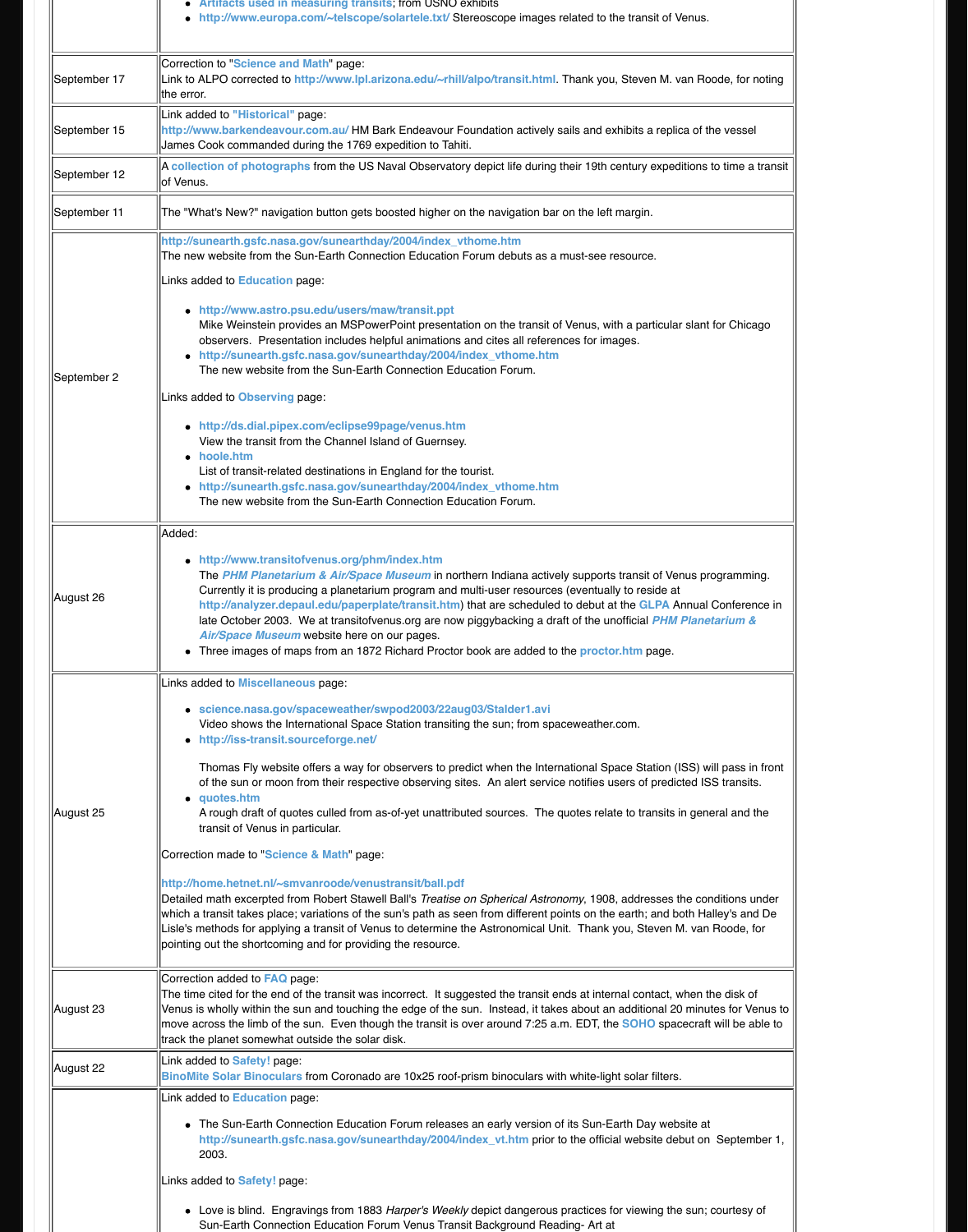| Links added to "Observing" page:<br>Sky & Telescope magazine announces two tours to view the 2004 transit of Venus:<br>http://www.tq-international.com/Rome/RomeHome.htm Rome and the Vatican Q<br>http://www.travelquestinternational.com/VeniceGreekIslefeedback.html Venice<br>Link repeated on "Historical" page:<br>http://www.dsellers.demon.co.uk/venus/ven_ch8.htm |
|----------------------------------------------------------------------------------------------------------------------------------------------------------------------------------------------------------------------------------------------------------------------------------------------------------------------------------------------------------------------------|
|                                                                                                                                                                                                                                                                                                                                                                            |
|                                                                                                                                                                                                                                                                                                                                                                            |
|                                                                                                                                                                                                                                                                                                                                                                            |
|                                                                                                                                                                                                                                                                                                                                                                            |
|                                                                                                                                                                                                                                                                                                                                                                            |
|                                                                                                                                                                                                                                                                                                                                                                            |
|                                                                                                                                                                                                                                                                                                                                                                            |
| July 17<br>Edmond Halley's admonition of 1716, in which he proposes a method to determine                                                                                                                                                                                                                                                                                  |
| the sun by timing a transit of Venus from multiple sites across the globe.                                                                                                                                                                                                                                                                                                 |
| Links added to "Miscellaneous" page:                                                                                                                                                                                                                                                                                                                                       |
| • http://www.tuvaluislands.com/stamps/st-c1979.htm                                                                                                                                                                                                                                                                                                                         |
| Tuvalu commemorative stamp includes depiction of Captain Cook and the 1                                                                                                                                                                                                                                                                                                    |
| • Original <b>postcard by Cynicus</b> entitled "The Transit Of Venus;" two policem                                                                                                                                                                                                                                                                                         |
| Links added to "Historical" page:<br>July 16                                                                                                                                                                                                                                                                                                                               |
| • ILN-Hawaii.jpg                                                                                                                                                                                                                                                                                                                                                           |
| A station in Hawaii, from the Illustrated London News, 05 December 1874.                                                                                                                                                                                                                                                                                                   |
| • ILN-Rodriguez.jpg                                                                                                                                                                                                                                                                                                                                                        |
| Triangulation on Rodriguez Island, from the Illustrated London News, 24 Oct                                                                                                                                                                                                                                                                                                |
| Added to "Historical" page:                                                                                                                                                                                                                                                                                                                                                |
| crabtree.jpg                                                                                                                                                                                                                                                                                                                                                               |
| July 15<br>Image of print of Ford Madox Brown's depiction of William Crabtree witnessing the                                                                                                                                                                                                                                                                               |
| caveat for assorted online descriptions of this event.                                                                                                                                                                                                                                                                                                                     |
| Added to "Historical" page:                                                                                                                                                                                                                                                                                                                                                |
| A celestial print from Johann Doppelmayer's Atlas Coelestis (1742) touted the upco                                                                                                                                                                                                                                                                                         |
| July 14<br>predicted path across the sun. Bruce Stephenson offers a translation of a figure ca                                                                                                                                                                                                                                                                             |
| Transits of Venus" on the "Historical" page.                                                                                                                                                                                                                                                                                                                               |
| Items added to "Miscellaneous" page:                                                                                                                                                                                                                                                                                                                                       |
|                                                                                                                                                                                                                                                                                                                                                                            |
| • Image of Victorian trade card advertising Keystone Handy Tablets for Touris<br>Venus."                                                                                                                                                                                                                                                                                   |
| • Link to the index of Transit of Venus, a book of poems by Harry Crosby; B                                                                                                                                                                                                                                                                                                |
| July 7<br>Link added to "Observing" page:                                                                                                                                                                                                                                                                                                                                  |
| http://www.melitatrips.com/venus.html                                                                                                                                                                                                                                                                                                                                      |
| Cruise to Turkey and Greece or travel to East Africa to view the 2004 transit of Vent                                                                                                                                                                                                                                                                                      |
| Astronomical Society of the Pacific.                                                                                                                                                                                                                                                                                                                                       |
|                                                                                                                                                                                                                                                                                                                                                                            |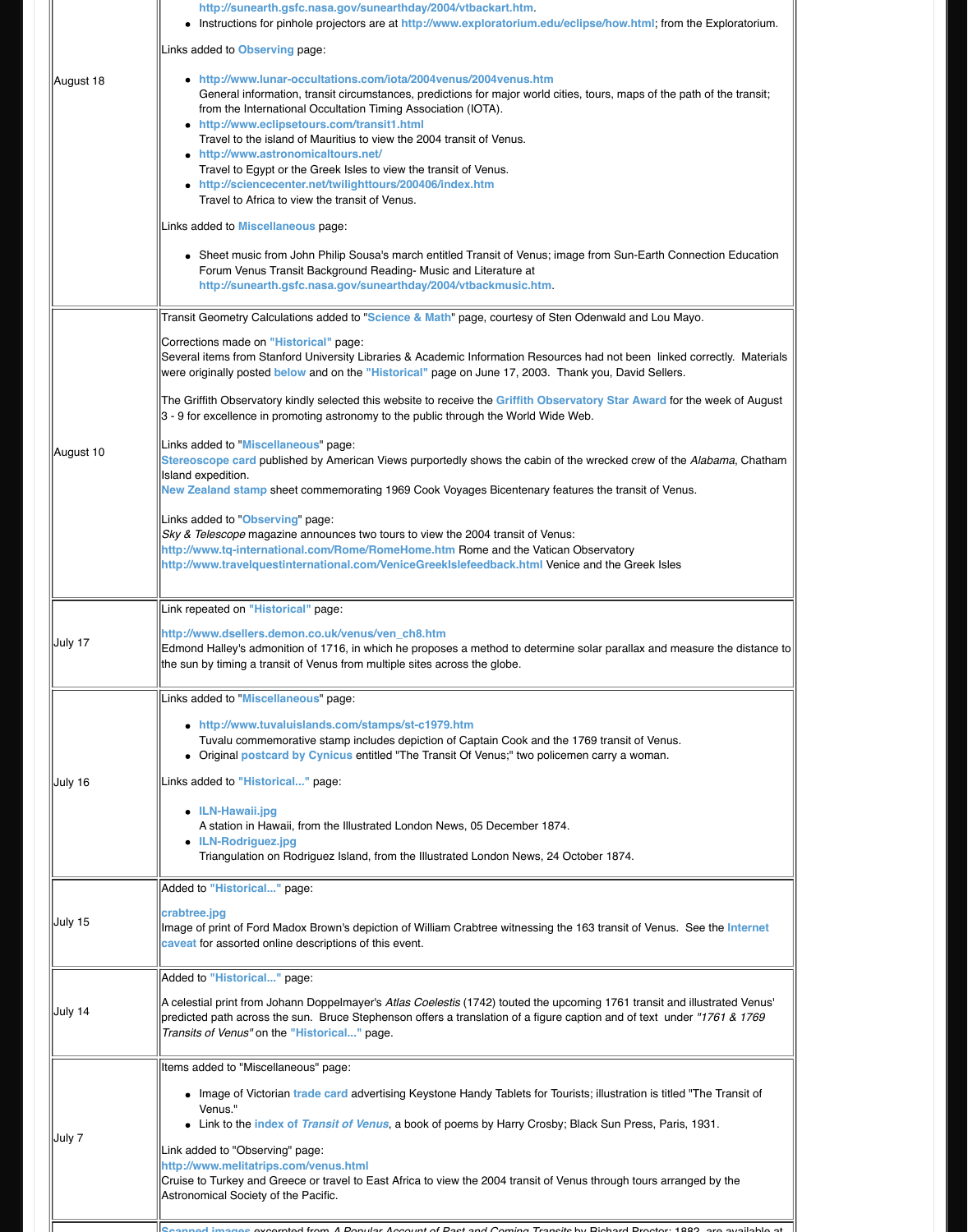| June 12 | A few sunrise images from northeast Indiana suggest how and where the sun will<br>limages of the sun at sunrise and through 7:05 a.m. EDT for the <b>Gallery</b> page.                                                                                                                                                                                                                                                                                |
|---------|-------------------------------------------------------------------------------------------------------------------------------------------------------------------------------------------------------------------------------------------------------------------------------------------------------------------------------------------------------------------------------------------------------------------------------------------------------|
| June 8  | One year to 2004 transit of Venus!<br>Link added to "Historical" page:<br>http://www.phys.uu.nl/~vgent/venus/venustransitbib.htm<br>Extensive bibliography related to transits of Venus, with links to many of the original<br>Link moved from "Historical" page to "Miscellaneous" page::<br>http://es.rice.edu/ES/humsoc/Galileo/Things/g_sunspots.html<br>Animation of Galileo's sunspot observations.                                             |
| June 5  | Links and text added to "Safety" page, which include pinhole projection and telesco<br>http://www.eso.org/outreach/eduoff/vt-2004/vt-safety.html<br>http://www.popastro.com/sections/solar/chap3.htm<br>www.chabotspace.org/vsc/exhibits/solarb/educationresources/touchth<br>http://www.shu.ac.uk/eclipse/observe.html<br>• http://ottawa.rasc.ca/kid_space/activities/young_observers/2000_decel                                                    |
| June 4  | We are creating a Photo Gallery of sunrise images near June 8th so people can<br>unobstructed horizon. We invite you send pictures of sunrise with local landmarks t<br>transit of Venus.                                                                                                                                                                                                                                                             |
| June 3  | Links added to "Miscellaneous" page:<br>http://www.dws.org/sousa/mid/transit.mid<br>Bandmaster John Philip Sousa wrote a march entitled Transit of Venus in 1883; (MI                                                                                                                                                                                                                                                                                 |
| June 2  | Links added to "Miscellaneous" page:<br>http://ennui.shatters.net/gallery/view_album.php?set_albumName=Calculus<br>A gallery of unique celestial phenomena including transits, occultations, and events<br>http://antwrp.gsfc.nasa.gov/apod/ap030509.html<br>Astronomy Picture of the Day shows the International Space Station transiting the r<br>http://www.intermed.it/bradbury/Allsummer.htm<br>Excerpt from Ray Bradbury's All Summer in a Day. |
| June 1  | Our email service is back on track. However, mail sent in the past couple of weeks<br>important, please send it again to bueter@transitofvenus.orgbueter@transitofve<br>descriptive Subject line so that your email is not automatically forwarded to the spar                                                                                                                                                                                        |
| May 23  | E-mail service disrupted. Apparently much of the e-mail destined to<br>bueter@transitofvenus.orgbueter@transitofvenus.org in the past couple of wee<br>working with our ISP to recover lost mail. Please pardon our lack of response to yo<br>here of e-mail resumption. Thank you for your patience.                                                                                                                                                 |
| May 13  | Link added to "Historical" page:<br>http://www.bo.astro.it/~biblio/sma/page/venere_05_06_1761.html<br>Bibliographical and archival records from the Department of Astronomy of the Unive                                                                                                                                                                                                                                                              |
|         |                                                                                                                                                                                                                                                                                                                                                                                                                                                       |